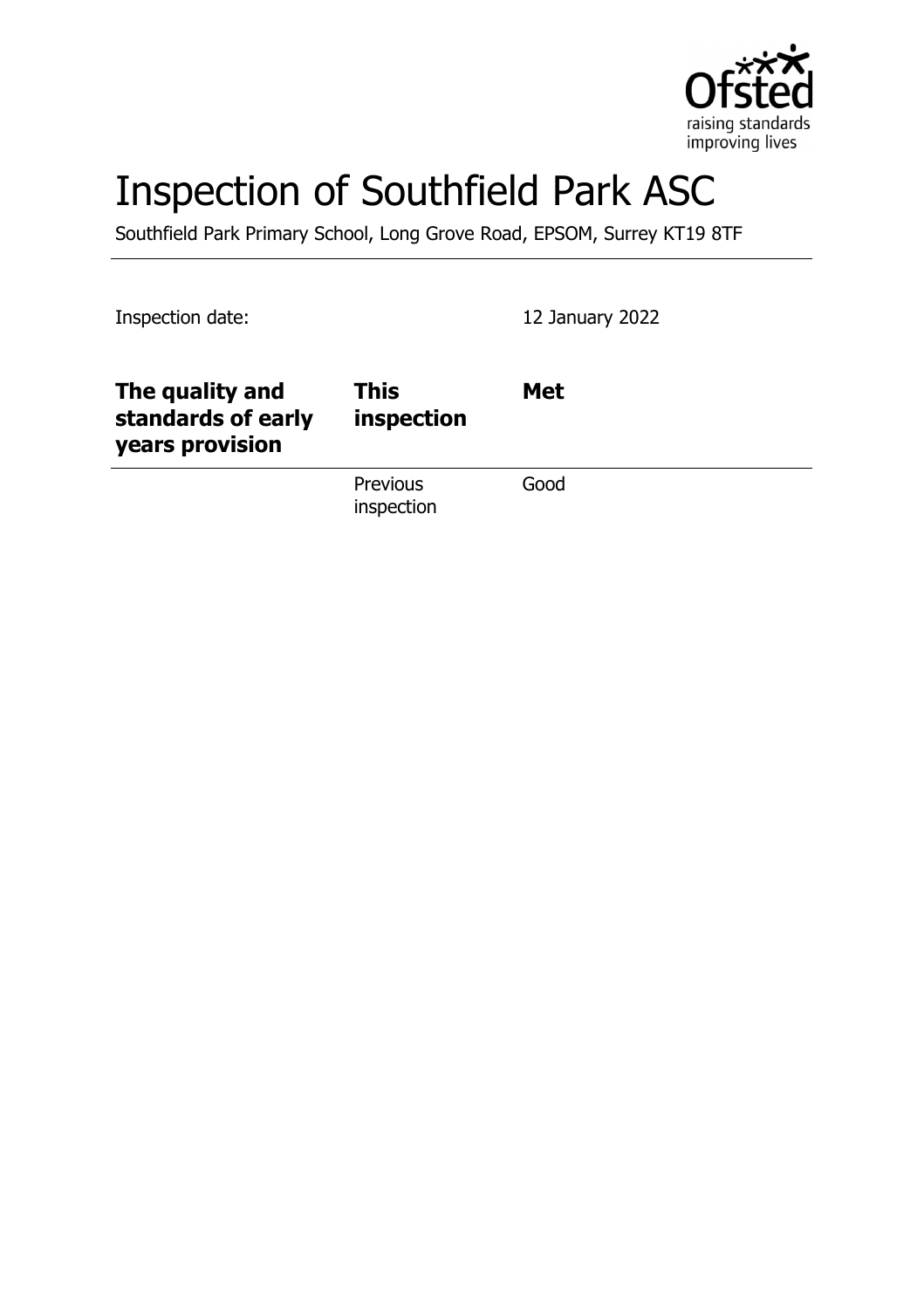

# **What is it like to attend this early years setting?**

### **This provision meets requirements**

Children come into the club happy and talk with the staff about their school day. They settle quickly and choose what they want to play with. Children use their imaginations well at the club. For example, they create helicopters out of building blocks. Furthermore, they work together to create three-dimensional models out of play dough. Children receive effective support from the staff, who get to know them well. For example, they are eager to share their family holiday photos. This helps them to feel safe and secure.

Children experience a variety of physical games. For instance, they understand how to play age-appropriate archery. Staff teach them how to use the equipment. Children thoroughly enjoy playing football with the staff. They run and laugh. Furthermore, they jump and skip joyfully as they learn team skipping games. There are ample opportunities for children to develop muscle control.

Children are kind and polite. They effortlessly help each other and take turns. Children behave very well. They respect each other's opinions when they play together. This reinforces their self-confidence and emotional well-being. Staff have high expectations of children's behaviour and are good role models. Children are confident members of this club. They say that they have fun and love the club.

## **What does the early years setting do well and what does it need to do better?**

- $\blacksquare$  Staff use their knowledge of what children like and are interested in. They plan and provide a good range of activities that keep children engaged and involved. For example, children are deeply engaged with their friends in drawing activities, cutting and sticking. Staff provide children with a very good range of resources which extend their play. For example, staff help children to create a tally chart of how many points they score in a game of archery. Staff support children's play very well.
- Children have a vast choice of healthy foods. Staff support children's physical well-being and their understanding of a healthy lifestyle effectively. During teeth-related activities, staff extend children's interest and discuss different colours of teeth. Staff extend the children's interest by discussing which foods are healthy for their teeth. Children choose from a range of nutritious food and snacks, including toasted sandwiches, fruits and vegetables. Mealtimes are sociable occasions where children talk about their interests and home events.
- Staff are positive role models. They encourage good manners and are respectful of the children's choices. Children are thoughtful and help each other in the club. For example, they offer to refill the water bottles ready for snack. This supports children's independence and self-esteem.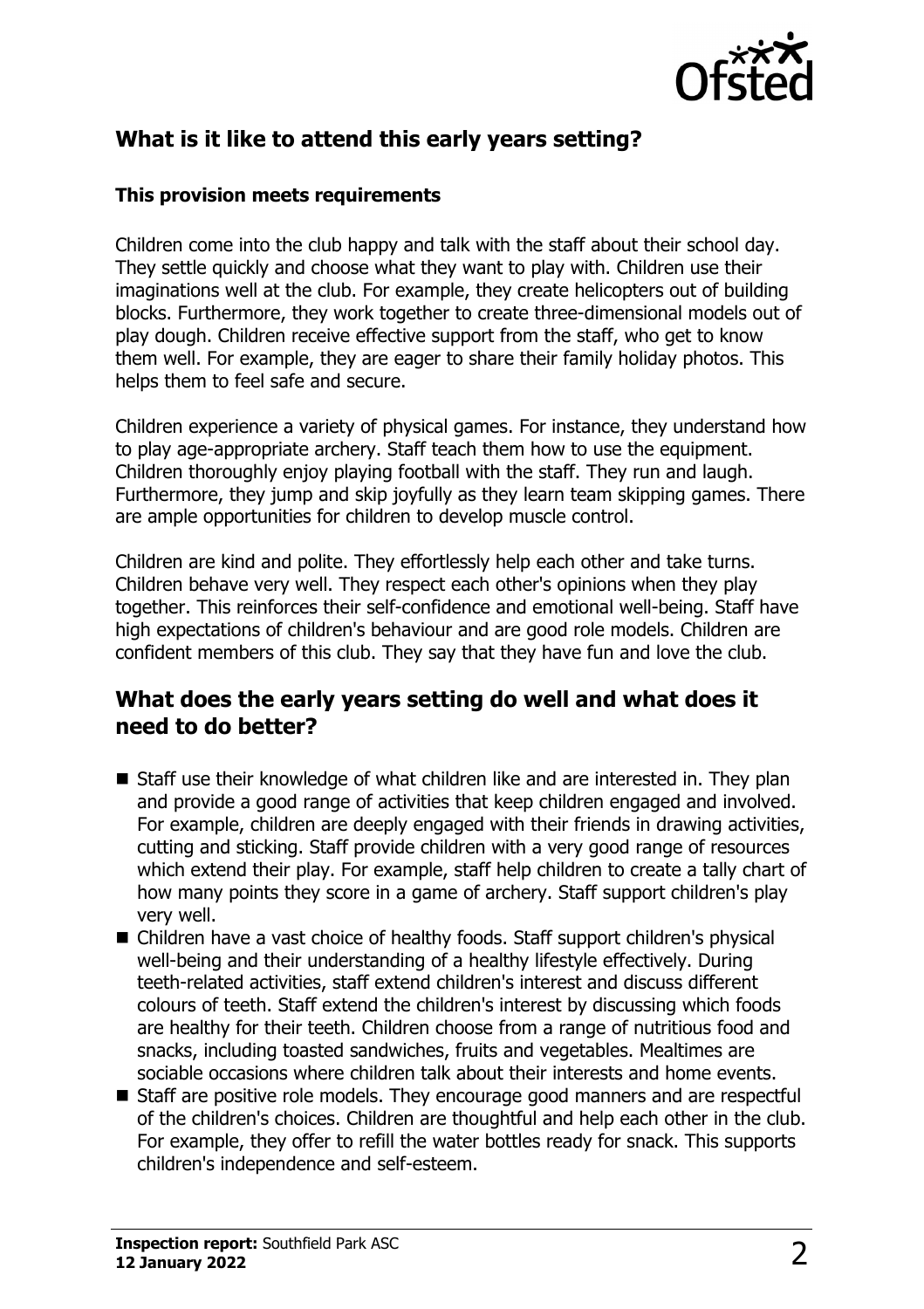

- $\blacksquare$  Staff develop positive partnerships with parents. They use daily conversations to inform parents about their child's individual needs. Parents state that communication is very helpful. They say that the staff are always informing them about their child's time at the club.
- $\blacksquare$  The management team accurately evaluates the effectiveness of the club. The team continually makes positive changes to help meet the needs of all children and to improve their daily experiences. For example, various new ways have been recently introduced to communicate with parents during the COVID-19 pandemic. This has further enhanced partnership with parents.
- $\blacksquare$  The management team places high importance on keeping children safe. The premises are secure. Managers and staff carry out daily risk assessments to ensure that areas used by children are suitable for their needs. Good procedures are in place for collecting children to ensure their safety.
- $\blacksquare$  The management team ensures that robust systems are in place to recruit staff. Staff receive a thorough induction and are encouraged to undertake professional development. Staff receive regular supervision, which helps them to reflect on their own practice. Staff comment positively on the good teamwork at the club and say that they feel supported in their work.

# **Safeguarding**

The arrangements for safeguarding are effective.

All staff have a secure understanding of how to protect children from harm. They have robust systems in place to support children's safety and welfare. Staff know how to identify and report their concerns about children to keep them safe. Staff know how to manage any concerns that arise, such as through keeping records and making referrals to relevant agencies. Staff complete regular training and attend meetings to ensure that their safeguarding knowledge is kept up to date. Staff are aware of wider safeguarding issues and know how to identify and report their concerns.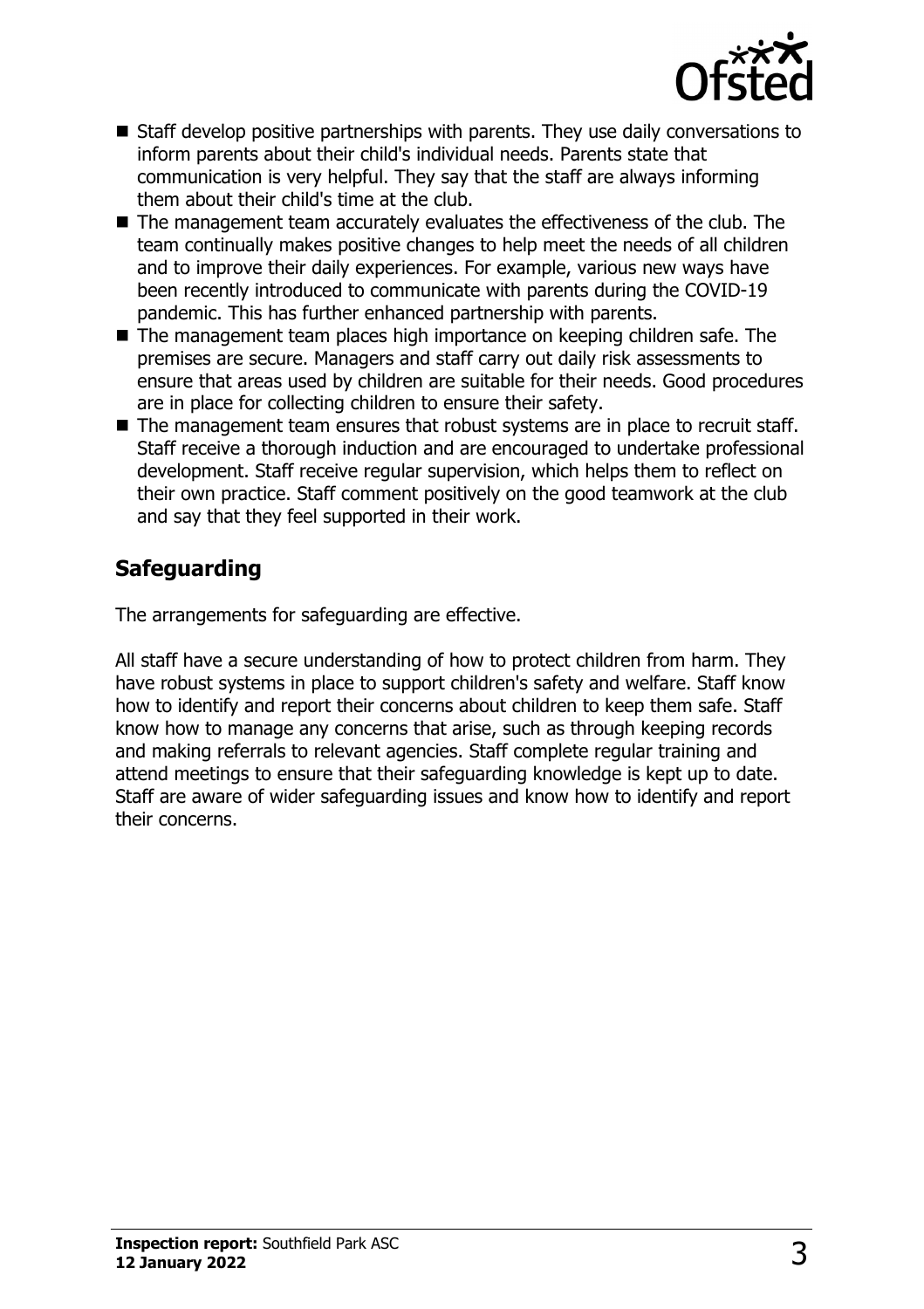

| <b>Setting details</b>                              |                                                                                      |
|-----------------------------------------------------|--------------------------------------------------------------------------------------|
| Unique reference number                             | EY410949                                                                             |
| <b>Local authority</b>                              | Surrey                                                                               |
| <b>Inspection number</b>                            | 10216845                                                                             |
| <b>Type of provision</b>                            | Childcare on non-domestic premises                                                   |
| <b>Registers</b>                                    | Early Years Register, Compulsory Childcare<br>Register, Voluntary Childcare Register |
| Day care type                                       | Out-of-school day care                                                               |
| Age range of children at time of<br>inspection      | 4 to 11                                                                              |
| <b>Total number of places</b>                       | 46                                                                                   |
| Number of children on roll                          | 75                                                                                   |
| Name of registered person                           | Sawyer, Pallavi Ghanshyam                                                            |
| <b>Registered person unique</b><br>reference number | RP514685                                                                             |
| <b>Telephone number</b>                             |                                                                                      |
| Date of previous inspection                         | 26 April 2017                                                                        |

## **Information about this early years setting**

Southfield Park ASC registered in 2010. It operates from Southfield Park Primary School in Epsom, Surrey. There are seven staff working with the children. Of these, four staff hold relevant childcare qualifications from level 2 to level 3. The club opens during term time from 3pm to 6pm, Monday to Friday.

## **Information about this inspection**

### **Inspector**

Kelly Lane

### **Inspection activities**

- $\blacksquare$  This was the first routine inspection the club received since the COVID-19 pandemic began. The inspector discussed the impact of the pandemic with the provider and has taken that into account in their evaluation of the club.
- $\blacksquare$  The manager and the inspector had a learning walk together. The inspector observed staff practice and considered the impact on children's play experiences.
- $\blacksquare$  The inspector held discussions with the management team, staff, children and parents.
- $\blacksquare$  The inspector sampled the setting's documentation, including evidence of staff's suitability and recruitment documents.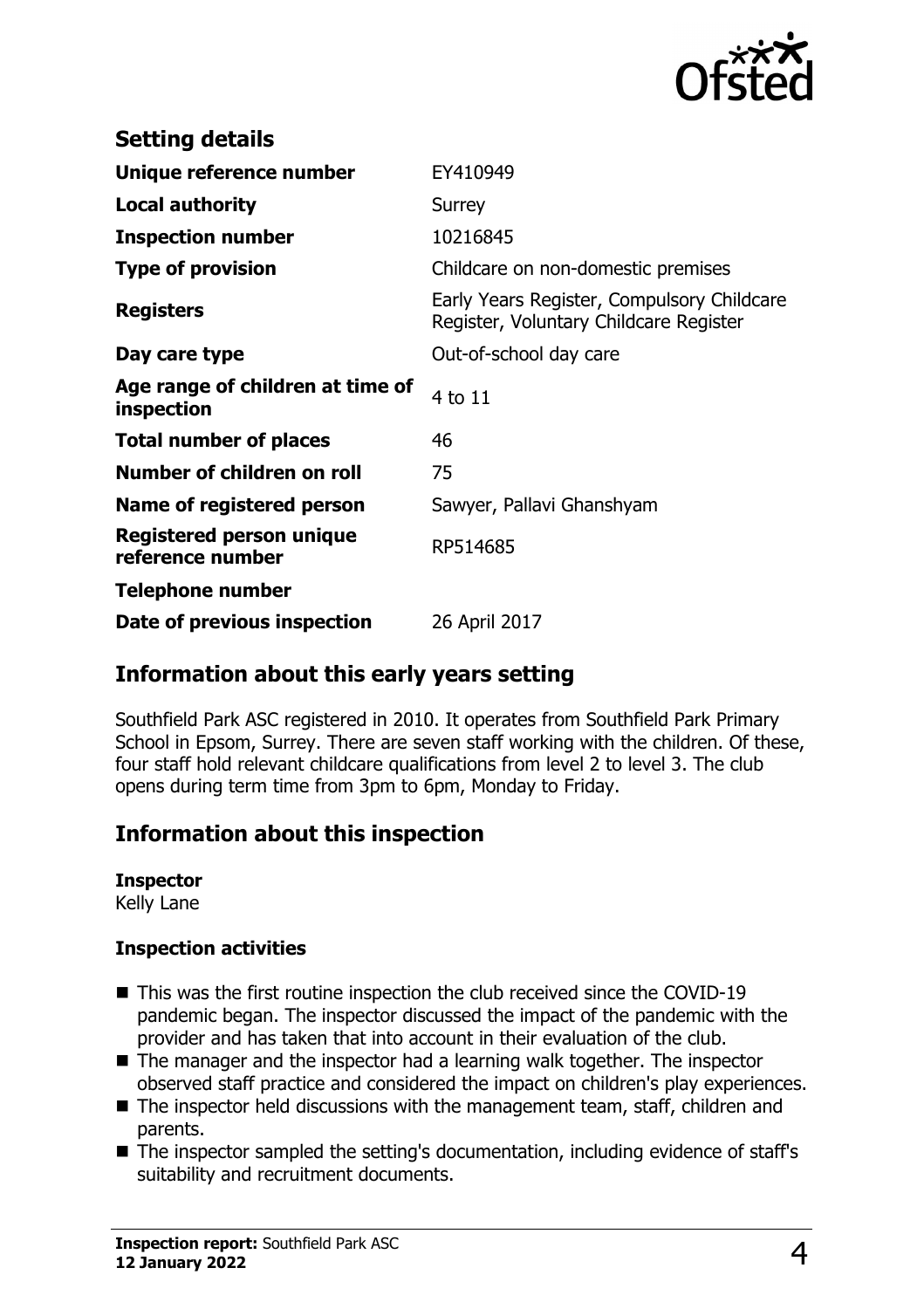

We carried out this inspection under sections 49 and 50 of the Childcare Act 2006 on the quality and standards of provision that is registered on the Early Years Register. The registered person must ensure that this provision complies with the statutory framework for children's learning, development and care, known as the early years foundation stage.

If you are not happy with the inspection or the report, you can [complain to Ofsted](http://www.gov.uk/complain-ofsted-report).